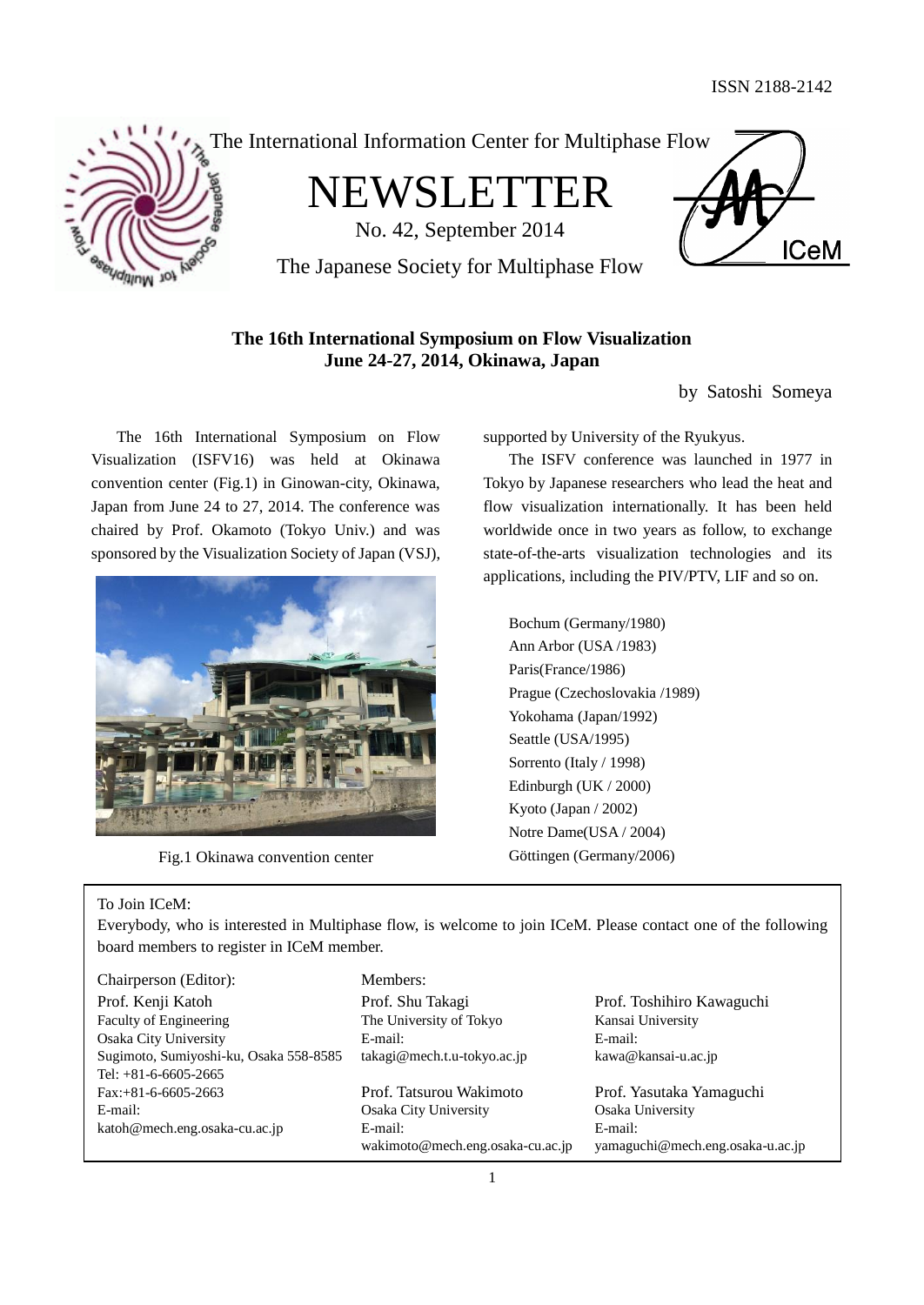| Plenary Lecture                         | 3 Sessions                         |  |
|-----------------------------------------|------------------------------------|--|
| <b>Keynote Lecture</b>                  | 6 Sessions                         |  |
| Memorial Lecture                        | 2 Sessions                         |  |
| <b>Regular Presentation</b>             | 14 Tracks, 55 Sessions             |  |
| <b>Poster Session</b>                   | 2 Sessions                         |  |
| Workshop on Ocean<br>Visualization      | 1 Session (3 hour long<br>session) |  |
| <b>Best Presentation</b><br>Competition | 44 Competitors                     |  |
| Exhibition                              | 11 Booths                          |  |
| Tracks <sup>.</sup>                     |                                    |  |

Table. 1 Frame of ISFV16

1. PIV/PTV

2. Micro and Nano-fluidics, Micro-gravity Flows

- 3. Mechanical, Chemical and Bio-inspired engineering
- 4. Heat and Mass Transfer
- 5. Multiphase Flow, Droplets
- 6. High-speed and Transient Phenomena
- 7. Turbulent Flow
- 8. Aerodynamics, Compressive/Supersonic Flow
- 9. Reactive Flows, Combustion
- 10. Numerical Visualization
- 11. LIF, PSP and Scalar measurement
- 12. Image Processing
- 13. Industrial Applications
- 14. Environmental Flows

Nice (France/ 2008) Daegu (Korea / 2010) Minks (Belarus / 2012)

The organizers of ISFV16 selected fourteen tracks (55 sessions) and invited three plenary lecturers, six keynote lecturers as shown in Table.1. The ISFV16 and VSJ awarded Prof. K.C.Kim (Pusan National University, Korea) Asanuma Award and Prof. N.A.Fomin (Luikov Heat and Mass Transfer Institute, Belarus) DaVinci Award. They made memorial presentations in the conference. Besides, a special workshop on ocean visualization was held. Two poster



Fig. 2 A picture in the plenary lecture

sessions with 40 posters in an exhibition room with 11 booths. The total number of presentations was 247 and 44 presenters joined a best presentation competition.

357 researchers from 21 countries participated in the conference. The plenary lectures (Fig.2) were given by three honorable speakers; Prof. Akiyoshi Iida (Toyohashi University of Technology), Prof. Christian J. Kähler (Bundeswehr University Munich) and Prof. Hui Hu (Iowa State University). The keynote lectures were given by Prof. Mamoru Tanahashi (Tokyo Institute of Technology), Dr. C. Poelma (Delft University of Technology), Prof. Kenneth T. Christensen (University of Illinois at Urbana-Champaign), Prof. Jin Jun Wang (Beijing University of Aeronautics and Astronautics), Prof. Han Seo Ko (Sungkyunkwan University), Dr. Daniel W. Banks (National Aeronautics and Space Administration).

The conference began with an opening reception for all the attendees at Jichi-kaikan in Naha city. Participants enjoyed dinner cruise as the conference banquet. The next ISFV17 will be held in Tennessee, U.S.A in 2016.

#### Satoshi Someya

Secretary general of ISFV16

Chief Senior Researcher, National Institute of Advanced Industrial Science and Technology, Japan E-mail: s.someya@aist.go.jp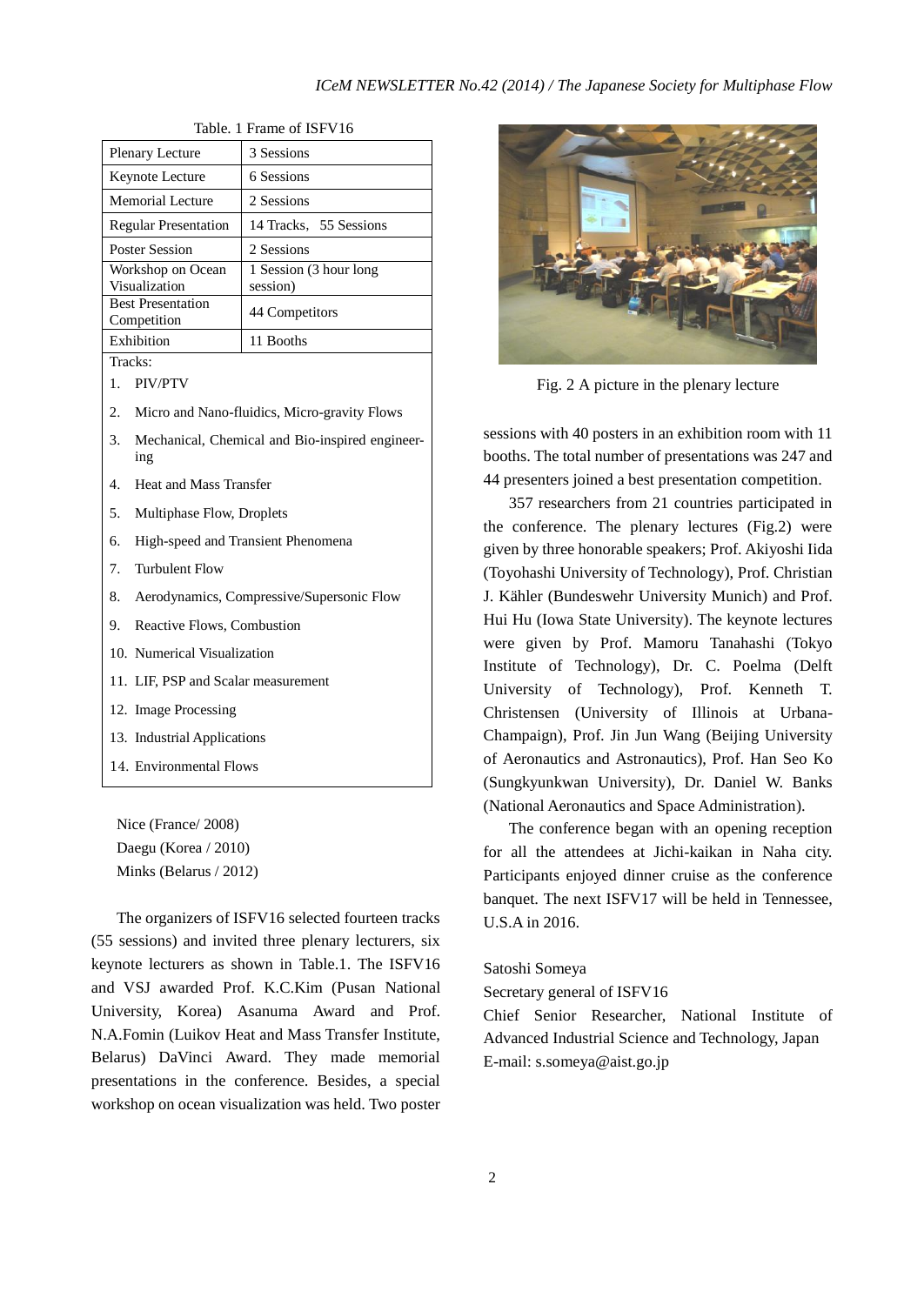

**The 15th International Heat Transfer Conference (IHTC-15)**

**IHTC** 

The 15th International Heat Transfer Conference Kyoto 2014

The 15th International Heat Transfer Conference (IHTC-15) was held at Kyoto International Conference Center in Japan from August 10 to 15, 2014. The conference was chaired by Prof. Kasagi (Japan Science and Technology Agency, JST) and was hosted by the Heat Transfer Society of Japan and Science Council of Japan under the umbrella of the Assembly for International Heat Transfer Conferences,

| #              | Year | City                 | Nation               |
|----------------|------|----------------------|----------------------|
| 1              | 1951 | London               | United Kingdom       |
|                |      | <b>Atlantic City</b> | <b>United States</b> |
| 2              | 1961 | Boulder              | <b>United States</b> |
|                | 1962 | London               | United Kingdom       |
| 3              | 1966 | Chicago              | <b>United States</b> |
| $\overline{4}$ | 1970 | Paris Versailles     | France               |
| 5              | 1974 | <b>Tokyo</b>         | Japan                |
| 6              | 1978 | Toronto              | Canada               |
| 7              | 1982 | München              | Germany              |
| 8              | 1986 | San Francisco        | <b>United States</b> |
| 9              | 1990 | Jerusalem            | Israel               |
| 10             | 1994 | <b>Brighton</b>      | United Kingdom       |
| 11             | 1998 | Kyongju              | Korea                |
| 12             | 2002 | Grenoble             | France               |
| 13             | 2006 | Sydney               | Australia            |
| 14             | 2010 | Washington           | <b>United States</b> |
| 15             | 2014 | Kyoto                | Japan                |
| 16             | 2018 | <b>Beijing</b>       | China                |
| 17             | 2022 | Cape Town            | <b>South Africa</b>  |

Table 1 History of IHTCs.

## AIHTC.

The IHTC, nicknamed the "Heat Transfer Olympic," is the world's premier conference in the field of heat and mass transfer, which was held every four year after 1966 as shown in Table 1.

by Hideo Yoshida

On August 9th, it was started with the two adjunct special events:

- Joule Energy Contest (JENECON) for students of high schools and technical colleges, and

- Public Seminar by Prof. B. E. Launder (The Univ. of Manchester) relating to global warming.

With about 1,100 participants from more than 40 countries, the plenary lecture at the opening was delivered by Prof. Yoshikawa (CRDS of JST) with a title of "*Science of Scientific Advice*," and it was followed up by the plenary panel session with a title of "*The Role of Thermal Science in Meeting Societal Challenges*." After the traditional Fourier lecture by Prof. Bar-Cohen, President of AIHTC, 29 keynote



Fig. 1 Cover of program booklet.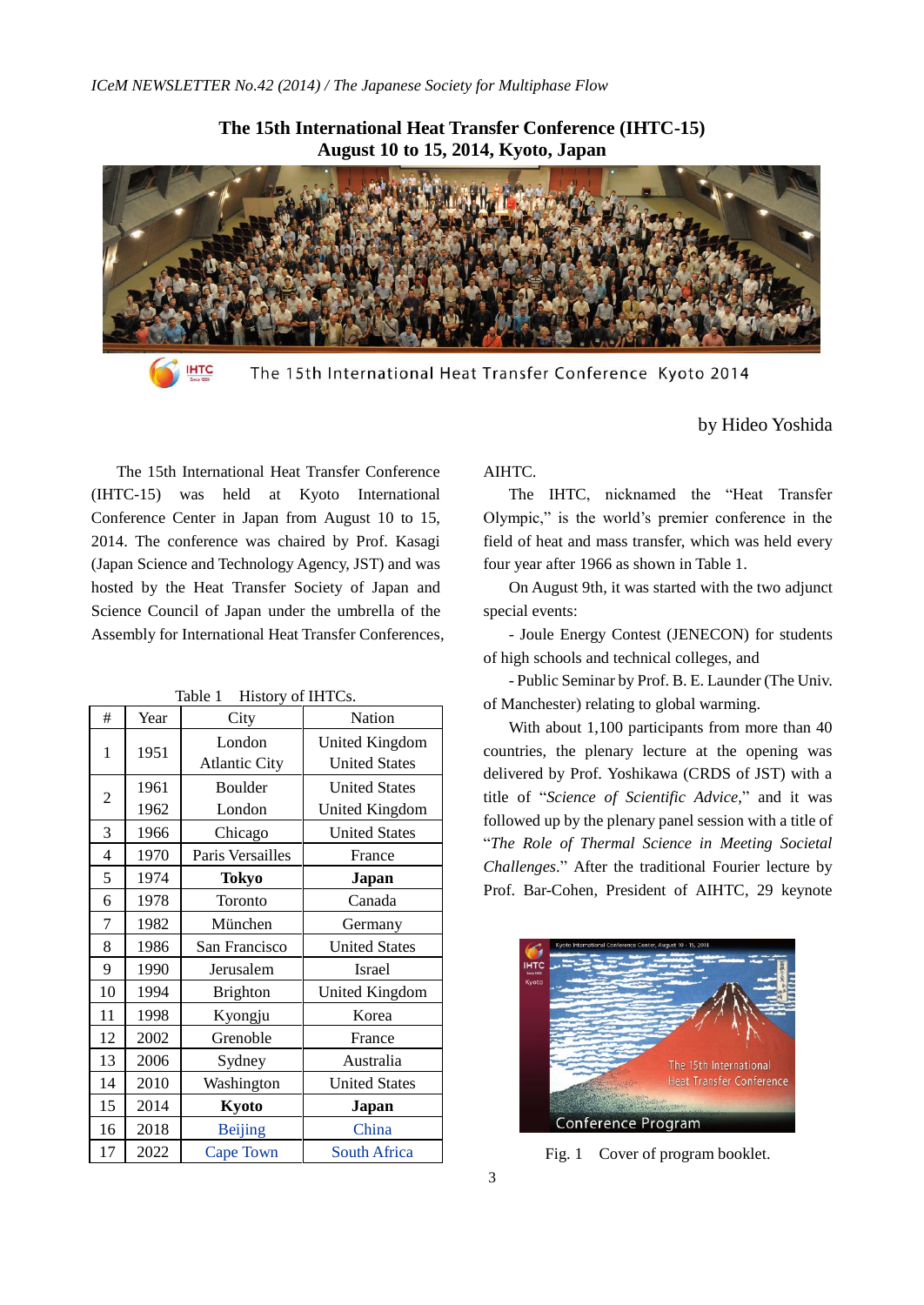lectures and 699 rigorously reviewed papers were presented in all oral sessions. Also, a panel session on nuclear disaster resilience was specially introduced on the basis of Fukushima accident.

The detail of the conference is shown in the program booklet (Fig. 1) and many documents freely available from the website (http://www.ihtc-15.org).

Hideo Yoshida, Professor Chair, Executive Committee of IHTC-15 Department of Aeronautics and Astronautics Kyoto University, Japan E-mail: sakura@hideoyoshida.com

## **Future Meetings**

Following list includes conference name, place, date and contact information.

## **11th International Conference on Flow Dynamics (ICFD2014)**

Sendai, Japan, October 8-10, 2014 Co-Chair: Prof. H. Kobayashi (Tohoku Univ.) Co-Chair: Prof. F. Lundell (KTH Royal Inst. Tech.) http://www.ifs.tohoku.ac.jp/icfd2014/index.html

## **2nd International Conference on MicroFluidic Handling Systems (MFHS 2014)**

Freiburg, Germany, October 8-10, 2014 Chair: Prof. Dr. G. Urban (Univ. Freiburg) Chair: Dr. P. Koltay (Univ. Freiburg) Chair: Dr. J. Lötters (Univ. Twente) http://www.mfhs2014.uni-freiburg.de

## **3rd International Conference on Countermeasures to Urban Heat Island**

Venice, Italy, October 13-15, 2014 Chair: Prof. H. Akbari (Concordia Univ.) http://www.ic2uhi.unimore.it/site/home.html

## **Eurotherm seminar 103 "Nanoscale and**

**Microscale Heat Transfer IV"** Lyon, France, October 15-17, 2014 Chair: R. Vaillon (CETHIL, Lyon) http://eurotherm103.scientific-event.com

#### **5th International Symposium on Transport Phenomena (ISTP-25)**

Krabi, Thailand, 5-7 November 2014 Chair: C. Charoenphonphanich (KMITL) Co-Chair: K. Hanamura (Tokyo Inst. of Technology) http://me.eng.kmitl.ac.th/istp-25

## **4th Asian Conference on Innovative Energy and Environmental Chemical Engineering (ASCON-IEEChE)**

Yeosu, Korea, November 9-12, 2014 Chair: Prof. Yong Kang (Chungnam National Univ.) E-mail: choijhoo@konkuk.ac.kr http://www.ascon-ieeche2014.org

## **2014 ANS Winter Meeting and Nuclear Technology Expo**

Anaheim, CA, USA, November 9-13, 2014 Disney Resort & Hotel Chair: Prof. Ed Halpin (PG&E) http://www.new.ans.org/meetings/c\_1

#### **15th Brazilian Congress of Thermal Sciences and Engineering (ENCIT 2014)**

Belem, Brazil, November 10-13, 2014 Chair: J. N. N. Quaresma [http://www.encit2014.org](http://www.encit2014.org/)

#### **ASME 2014 International Mechanical Engineering Congress & Exposition (IMECE 2014)**

Montreal, Canada, November 14-20, 2014 Chair: A. P. Rutgers (State Univ. New Jersey) https://www.asmeconferences.org/Congress2014

#### **9th Korea-Japan Symposium Nuclear Thermal Hydraulics and Safety (NTHAS9)**

Buyeo, Korea, November 16-19, 2014 Chair: Dr. Chul-Hwa Song (KAERI) http://www.nthas9.org

#### **67th Annual Meeting of the APS Division of Fluid Dynamics**

San Francisco, USA, November 23-25, 2014 http://apsdfd2014.stanford.edu

# **12th Multiphase Flow Conference & Short Course**

Drenden, Germany, November 25-27, 2014 http://www.multiphase-conference.com

## **5th International Conference on Fluid Mechanics and Fluid Power (FMFP-2014)**

Kanpur, India, December 12-14, 2014 Patron: Dr. I. Manna (Director, IIT Kanpur) http://www.iitk.ac.in/fmfp14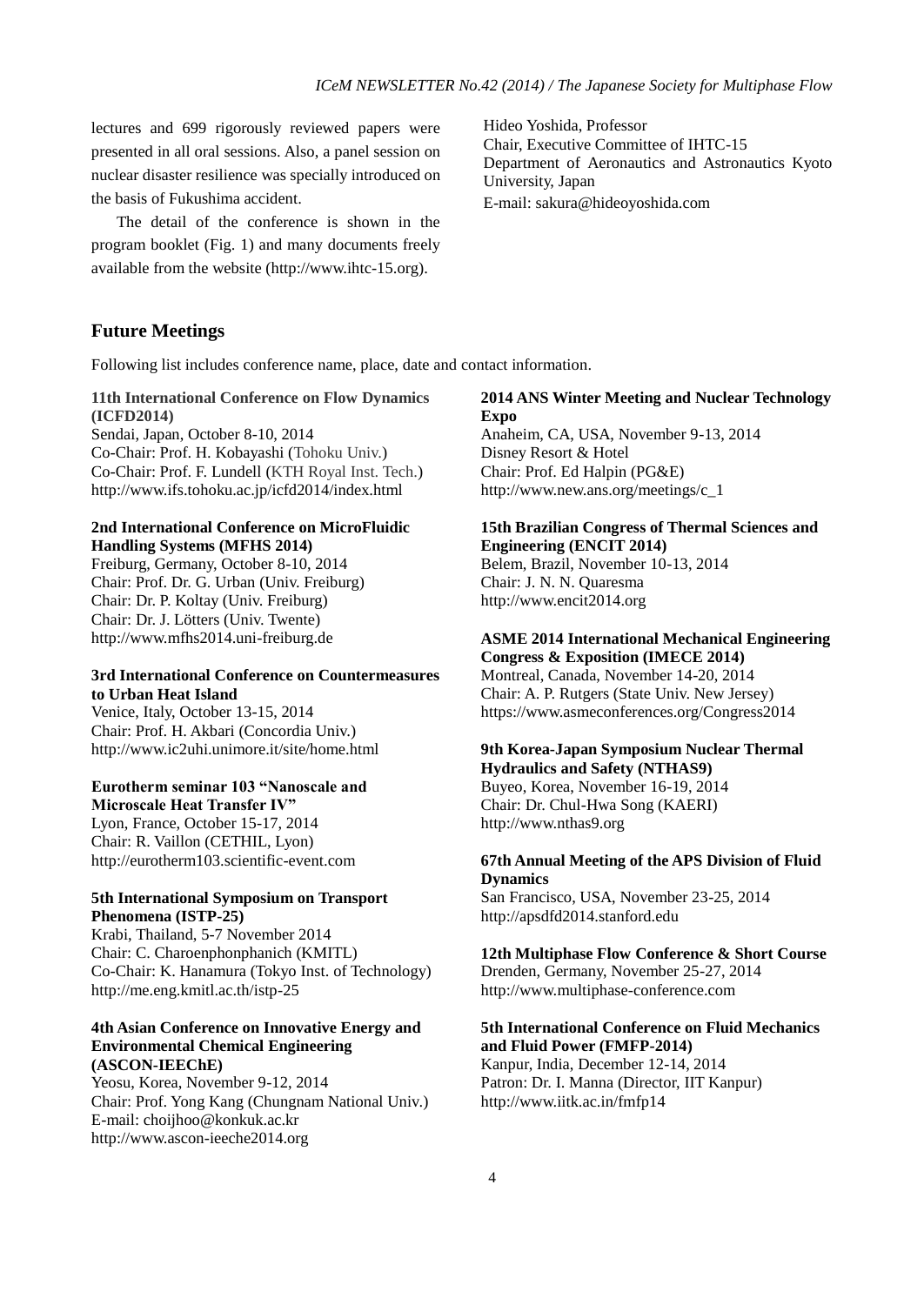#### **10th International Topical Meeting on Nuclear Thermal Hydraulics, Operation and Safety (NUTHOS-10)**

Okinawa, Japan, December 14-18, 2014 Honorary Chair: Prof. M. Ishii (Purdue Univ.) Co-Chair: Prof. J. Kim (Korea Advanced Inst. Science & Tech.) General Chair: Prof. H. Ninokata (Politecnico Milano) http://www.nuthos10.org

#### --------------- 2015 ---------------

**METTI Spring School: Thermal Measurements and Inverse Techniques** Biarritz, France, March 1-6, 2015 Chair: Prof. J-L. Battaglia http://www.sft.asso.fr/Local/sft/dir/user-4337/plaquette\_METTI6.pdf

#### **4th Multiphase Flow Journeys (JEM 2015)**

Campinas, Brazil, March 23-27, 2015. [http://www.jem2015.fem.unicamp.br](http://www.jem2015.fem.unicamp.br/)

#### **Computational Thermal Radiation in Participating Media V**

Albi and Toulouse, France, April 1-3, 2015 Chair: Prof. M. el Hafi E-mail: mouna.elhafi@mines-albi.fr

## **10th European Conference on Industrial Furnaces and Boilers (INFUB)**

Gaia (Porto), Portugal, April 7-10, 2015 Chair: Prof. V. Scherer (Ruhr Univ. Bochum) http://www.cenertec.pt/infub

## **8th International Conference on Computational and Experimental Methods in Multiphase and Complex Flow**

València, Spain, April 20-22, 2015 Chair: Prof. P. Vorobieff (Univ. New Mexico) Chair: Prof. C. A. Brebbia (Wessex Inst.) http://www.wessex.ac.uk/15-conferences/multiphaseflow-2015.html

## **9th ECI Conference on Boiling and Condensation Heat Transfer**

Boulder, USA, April 26-30, 2015 Chair: Prof. J. Kim (UMD) http://www.boiling2015.umd.edu

#### **23rd International Conference on Nuclear Engineering(ICONE23)**

Chiba, Japan, May 17-20, 2015 Chair: Dr. S. Matsuura (Japan Nuclear Safety Inst.) http:// http://www.icone23.org/

## **ASME ATI UIT 2015**

Napoli, Italy, May 17-20, 2015 Chair: Prof. R. Goldstein (Univ. Minnesota) Chair: Prof. O. Manca (Seconda Univ. Napoli) Chair: Prof. V. Naso (Univ. Napoli Federico II) Chair: Prof. T. Simon (Univ. of Minnesota) http://www.asmeatiuit2015.com/public/index.php

#### **International Symposium on Micro and Nano Technology (ISMNT-5)**

Calgary, Canada, May18-20, 2015 Chair: A.A. Mohamad (SSE, Univ. Calgary) Co-Chair: T. Ohara (Tohoku Univ.) Co-Chair: X. Zhang (Tsinghua Univ.) Email: ismnt5ca@gmail.com

#### **6th International Symposium on Advances in Computational Heat Transfer (CHT-15)**

Piscataway, USA, May 25-29, 2015 http://www.ichmt.org/cht-15

#### **10th Pacific Symp Flow Visualization and Image Processing (PSFVIP-10)**

Naples, Italy, June 15-18, 2015 Chair: G. Cardone (Univ. Naples) http://www.psfvip10.unina.it/ocs2/index.php/2015/ind ex/pages/view/Topics

## **The 13th Asian Symposium on Visualization**

Novosibirsk, Russia, June 22–26, 2015 Chair: Prof. V.M. Fomin (ITAM SB RAS) http://conf.nsc.ru/13asv/en

## **International Symposium on Heat and Mass Transfer in Biological and Medical Engineering (Biotransport-15)**

Izmir, Turkey, 5-10 July, 2015. http://www.ichmt.org/biotr-15

#### **ASME-JSME-KSME Joint Fluids Eng. Conference 2015**

Seoul, Korea, July 26-31, 2015 Chair: Prof. N. Hur (Sogang Univ.) Chair: Prof. K. Walters (Mississippi State Univ.) Chair: Prof. C. Kato (Univ. Tokyo) http://www.ajk2015-fed.org

#### **9th International Symposium on Measurement Techniques for Multiphase Flows (9th ISMTMF)**

Toyako, Hokkaido, Japan, August 19-21, 2015 Chair: Y. Murai (Hokkaido Univ.) Co-Chair: S. Hosokawa (Kobe Univ.) http://ring-me.eng.hokudai.ac.jp/ismtmf2015/ index.html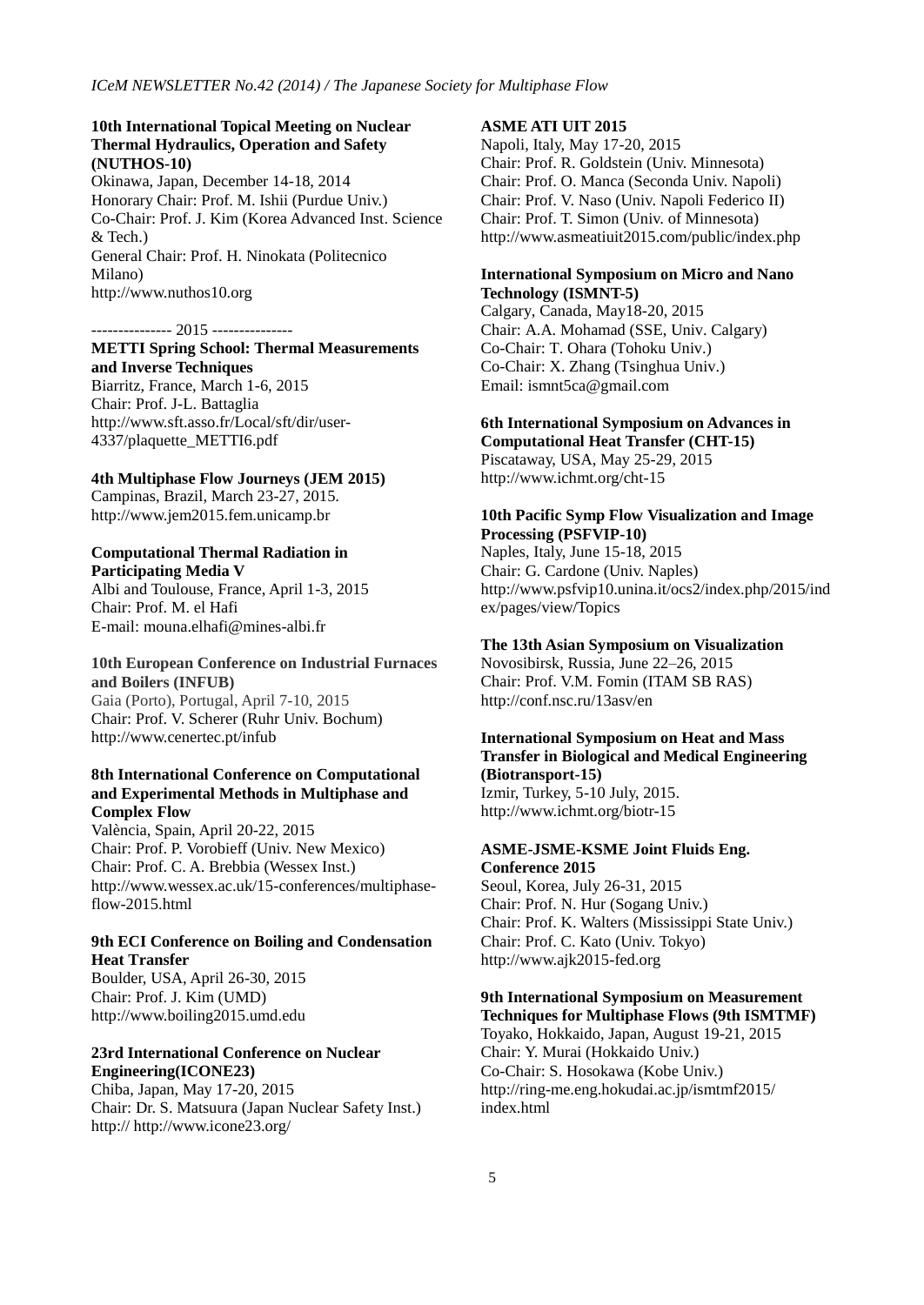**7th Baltic Heat Transfer Conference Tallinn, Estonia, 24-26 August, 2015** Chair: Dr. D. Neshumayev http://www.ttu.ee/bhtc2015

# **16th International Topical Meeting on Nuclear**

**Reactor Thermalhydraulics (NURETH-16)** Chicago from August 30–September 4, 2015 Chair: Prof. M. Corradini (Univ. Wisconsin) Chair: Prof. H. Ninokata (Politecnico Milano) http:// http://nureth16.anl.gov

## **11th International Symposium on Particle Image Velocimetry (PIV 2015)**

Santa Barbara, USA, September 14-16, 2015 http://www.piv2015.org

#### **Turbulence Heat and Mass Transfer, Symposium 2015**

Sarajevo, Bosnia and Herzegovina, September 15-18, 2015 Chair: Prof. K. Hanjalic (Delft Univ. Tech.) Co-Chair: Prof. T. Miyauchi (Tokyo Inst. Tech.) http://www.thmt-15.org

**2015 European-Japanese Two-Phase Flow Group Meeting**

Zermatt, Switzerland, October 11-15, 2015

Chair: Prof. J. R. Thome (EPFL) E-mail: john.thome@epfl.ch

## **International Gas Turbine Congress 2015 Tokyo (IGTC2015 Tokyo)**

Tokyo, Japan, November 15-20, 2015 Chair: Prof. T. Watanabe (Univ. Tokyo) http://www.gtsj.org/english/igtc/IGTC2015

## **12th International Conference on Power Engineering 2015(ICOPE-15)**

Yokohama, Japan, November 30 - December 3, 2015 Chair: Prof. M. Osakabe (Tokyo Univ. Marine Science and Tech.) http://www.jsme.or.jp/pes/ICOPE-15

## **Physical and Chemical Phenomena in Heat Exchangers and Multifunctional Reactors for Sustainable Technology**

Paris, France, Mid. 2015 Chair: Prof. H. Peerhossaini E-mail: hassan.peerhossaini@univ-paris-diderot.fr

**1st European Workshop on Thermoacoustics** Twente, The Netherlands, Mid/Autumn 2015 Chair: Prof. T. van der Meer (Univ. Twente) E-mail: T.H.vanderMeer@utwente.nl

|                                      | <b>Executive Division of The Japanese Society for Multiphase Flow (2014)</b> |
|--------------------------------------|------------------------------------------------------------------------------|
| President                            | M. Mori (Hokkaido University)                                                |
| <b>Vice Presidents</b>               | T. Takamasa (Tokyo University of Marine Science and Technology)              |
|                                      | H. Umekawa (Kansai University)                                               |
|                                      | C. Iwaki (Toshiba Corporation)                                               |
| <b>Chair of Informatics Division</b> |                                                                              |
|                                      | K. Katoh (Osaka City University)                                             |
| Chair of Planning Division           |                                                                              |
|                                      | S. Takagi (The University of Tokyo)                                          |
|                                      | Chair of International Intercourse Division                                  |
|                                      | T. Okawa (The University of Electro-Communications)                          |
| Chair of General Affairs Division    |                                                                              |
|                                      | M. Watanabe (Hokkaido University)                                            |
| <b>Executive Office of JSMF</b>      |                                                                              |
|                                      | Academic Publication & Printings Co.                                         |
|                                      | 2-14-9 Kasugadenaka, Konohana-ku, Osaka, 554-0022, JAPAN                     |
|                                      | Tel: $+81-6-6466-1588$ Fax: $+81-6-6463-2522$                                |
|                                      | E-mail: office@jsmf.gr.jp                                                    |
|                                      | URL: http://www.jsmf.gr.jp/                                                  |